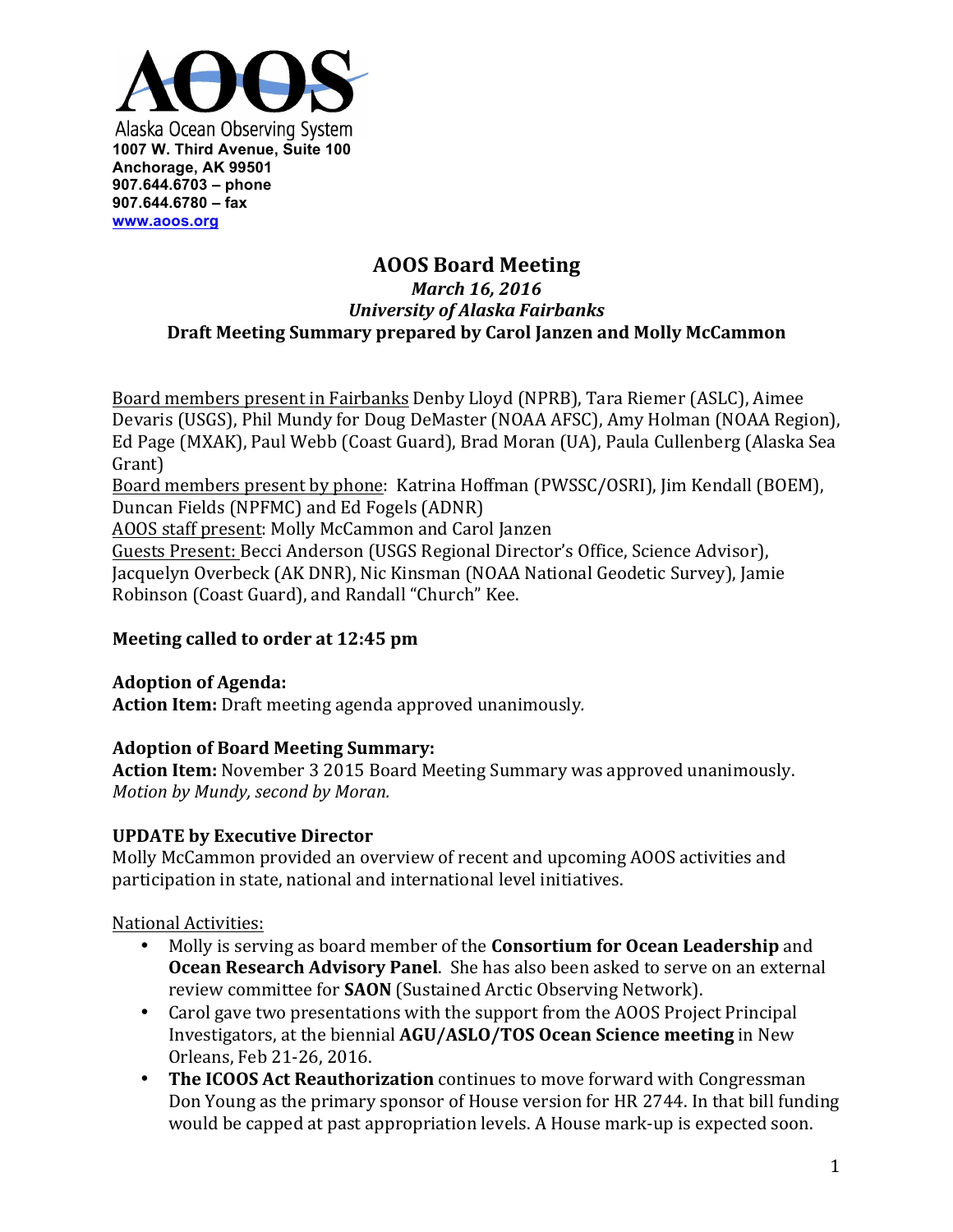Senators Murkowski and Sullivan are co-sponsors of the Senate version of S 1886. It is marked up, and hopefully will get a unanimous vote. The Senate version calls for "such sums as necessary".

- **Closing Gap Campaign:** IOOS and regions are working together on an initiative to fill high priority gaps in coastal observing. In 2016, gaps in High Frequency Radars (HFRs) were identified in 3-4 regions, plus lack of  $0&M$  support for existing aging systems. If the request is included in NOAA's FY 2017 funding, Alaska is one of the regions that would receive additional HFR resources for monitoring and safety along the Arctic Marine Highway in the Bering Strait region.
- *IOOS Association has adopted new Honorary Directors:* **To prepare for the** upcoming administration transition. New members include Vice Admiral (US Navy ret) Paul G. Gaffney II, Mary Glackin - The Weather Channel, Norm Dicks - former U.S. Representative for Washington's 6th congressional district, and Vice Admiral (US Navy ret) Conrad Lautenbacher, former NOAA administrator. The Honorary Directors held their first meeting in January.

# Alaska Activities

- *Update on the Status of the AOOS 5-year Proposal:* AOOS received level funding and the proposal was well received. We will be able to proceed with our current program, but not expand it without funding from other sources.
- *The Pacific Anomalies Workshop (PAWS) II:* **The January workshop focused** primarily on mechanisms for ocean-atmosphere interactions. AOOS has been asked to develop some climate products and tools. There was some discussion about a potential role for AOOS or some other entity to coordinate a "rapid response" to document potential biological impacts to the Blob (Pacific SST Anomalies). This is within the AOOS mission, but without dedicated funding, could be difficult.
- Carol continues to update the **Blob Tracker Blog** and invite new contributions.
- AOOS held a successful **Ocean Acidification Workshop** in January, which was more of a technical meeting for monitoring entities and not an outreach workshop. Carol is preparing a workshop report, which will be available on the website when completed.
- AOOS submitted a proposal to NOAA for setting up an **Ocean Acidification (OA) Network** to bolster regional OA capacity building and engagement activities. Darcy Dugan is the lead on this effort. *(Note: this was funded.)*
- **Integrated Water Levels (WL) Working Group** continues to finalize the results of last year's workshop and develop a funding plan for the next 2 years. The two primary goals for WL work in AK: 1. Standardizing measures and 2. Coordinate efforts to prevent duplication. Some existing WL systems are used for tsunami prediction, some are in the National Parks, AOOS supports some and has wave devices in Cook Inlet (active) and in the Bering Strait (seasonal), and there are some academic assets that are more project oriented, so not long-term. The rest are national level NWLON (the Gold Standard). NOAA CO-OPS is trying to establish a tiered data quality level approach to WL measures so more observations can be made and accepted through the national system, though not as precise as NWLON.
- The **Coastal Resiliency Position** within SeaGrant has been hired as of January 2016. AOOS contributed funding to this position.
- AOOS is helping plan for a **Harmful Algal Bloom** workshop with Sea Grant (lead). The HAB workshop intends to bring together all groups working on HAB issues in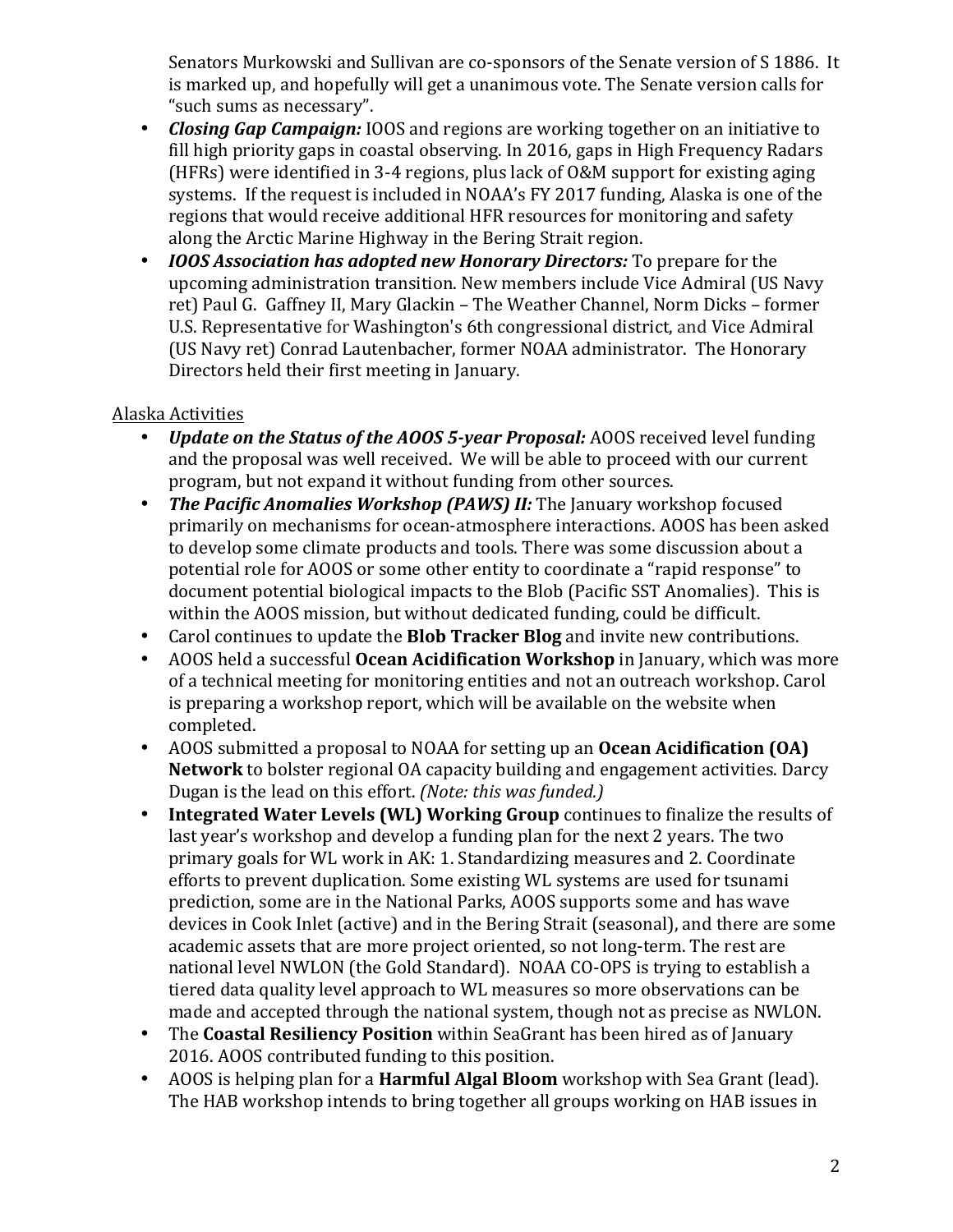the State to try to get more data and information sharing underway and develop a more cohesive approach to HAB activities.

# **Update Follow-up:**

- 1. Discuss further O&M needs for HF radars in Alaska.
- 2. Discuss further AOOS role in rapid response to events such as the Blob.
- 3. Connect USGS "chemistry wand" with OARC (Ocean Acidification Research Center).

# **FY 11-15 Proposed Carryover:**

The current AOOS cooperative agreement will have about \$389,000 in unspent funds by the time the agreement ends May 31, 2016 (assuming all subawards fully spend out their awards). A No Cost Extension request will be filed in April.

| Line item          | <b>Unexpended</b> | <b>Carry forward</b> | <b>Available</b> |
|--------------------|-------------------|----------------------|------------------|
|                    |                   |                      |                  |
| Personnel & fringe | \$140,000         | \$90,000             | \$50,000         |
| Equipment &        | \$12,000          | $\bf{0}$             | \$12,000         |
| supplies           |                   |                      |                  |
| Travel             | \$32,000          | \$24,000             | \$8,000          |
| Contracts/services | -\$36,000 over    | $\theta$             |                  |
| Subawards          | \$204,000         | \$200,000            | \$4,000          |
| Misc/other         | \$37,000          | $\overline{0}$       | \$1,000          |
|                    |                   |                      |                  |
| <b>TOTAL</b>       | \$389,000         | \$314,000            | \$75,000         |

- Of that amount \$200,000 under subawards is the amount received from the National Weather Service for water level observations. We are finalizing a plan for its expenditure, and will carryover all unexpended funds for this purpose
- \$140,000 is in personnel and fringe. I am recommending we carry-over \$90.000 to cover 3 months into the next fiscal year as an informal reserve. A few years ago the annual budget was not approved until late August and we were close to not being able to make payroll. That leaves about \$50,000 available for use this year.
- About \$32,000 is unexpended in travel due to extra funding we received for various workshops. I propose we carry forward most of that into the next fiscal year and then reduce the amount of "new" money for travel in FY 16. This leaves \$8,000 available this year.
- The amounts in contracts/services and misc/other essentially cancel each other out, with \$1,000 available this year.
- About \$16,000 will be unexpended in equipment, supplies, and non-NWS subawards. I propose that al of that be available for expenditure this year.

AOOS received several requests for additional expenditures this fiscal year. Staff reviewed these and made these recommendations for \$75k in expenditures:

1. \$25,000 for matching funds for a USFWS LCC LIDAR monitoring project for Y-K Delta. (ADNR has proposed they make this contribution on behalf of AOOS, and then AOOS use these funds for the coastal erosion/water levels project AOOS has with ADNR, which is reduced by \$25k in the FY 16 budget proposal.)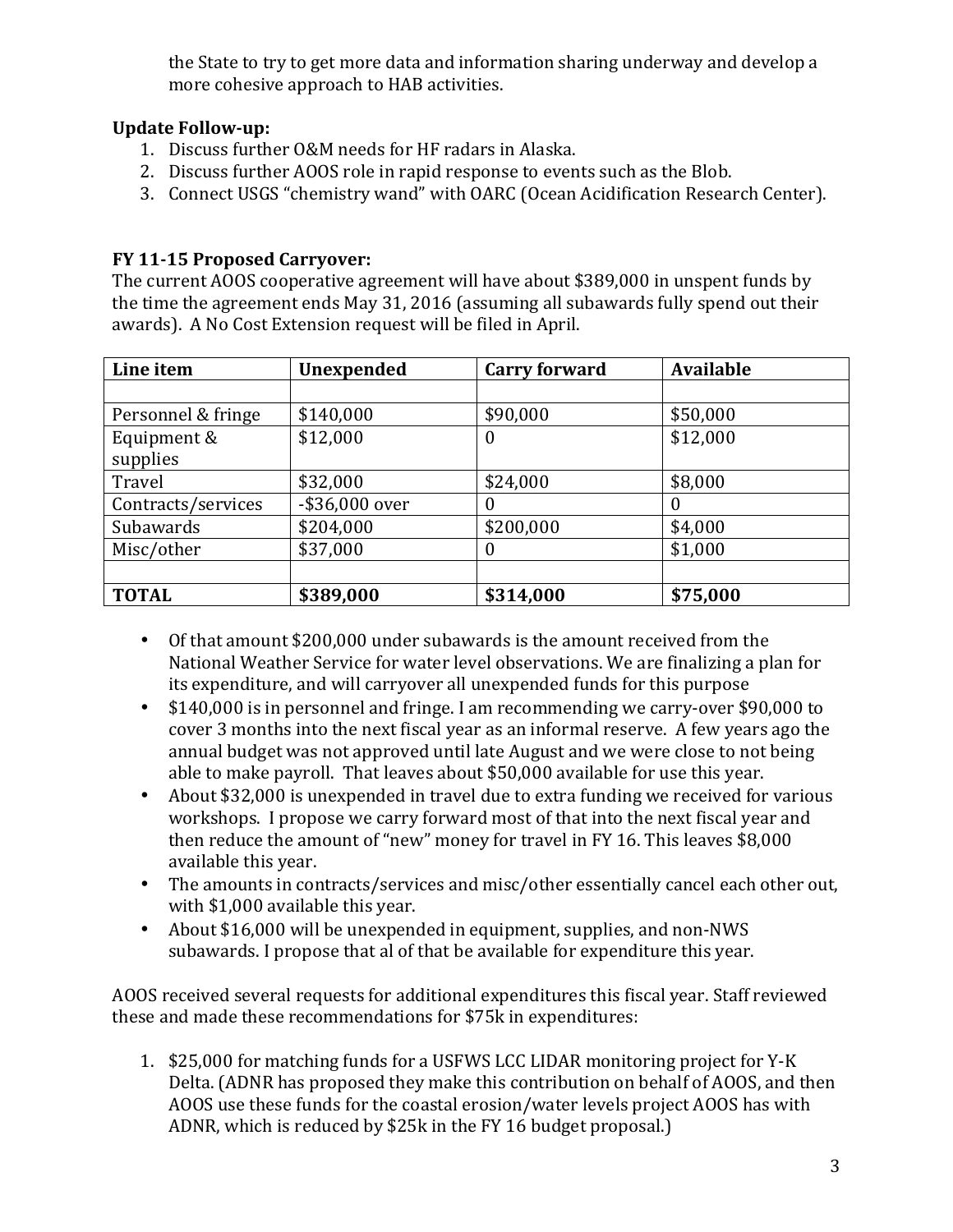- 2. \$37,000 for engineering costs & shipyard expenses to install an Ocean Acidification monitoring network on an AK ferry (Columbia) with joint funding from the Hakai Institute, a Canadian research group that is also interested in OA monitoring off the British Columbia coast.
- 3. \$13,000 for a C2O2 sensor (UAF, Winsor/Danielson)

Other projects not recommended for action at this time:

- Piloting OA sensors on glider in Chukchi
- Replacement parts for HF radars in Chukchi/Beaufort

**Action Item:** Defer final action until a review of the fiscal sponsor fees included in the carryover budget, but then take action on these activities in this order depending on availability of funds:

- 1. LIDAR project
- 2. OA on the ferry
- 3. C202 instrument

*Motion by Moran, second by Lloyd. Motion approved unanimously.* 

# **FY 16 Budget and Proposed Work plan:**

Molly presented a proposed FY 16 budget and work plan for AOOS totaling \$2,466,480.

• Jim Kendell commented the budget was well presented, compact, clear, and he thanked Molly for the effort.

**Action Item:** Motion to approve proposed FY 16 budget and work plan. *Motion by Lloyd, second by Moran.* Motion approved unanimously.

#### **Break at 14:00 Reconvene at 14:15**

# **Strategic Operations Plan:**

Molly reviewed the AOOS Strategic Operations Plan, which compiles current AOOS activities and policies into a single document. It is largely based on the current FY 16-20 IOOS proposal. Specific board comments included:

- Tara Riemer asked if this was fixed or living document. Answer: living.
- Denby Lloyd asked about AOOS policy for working with environmental groups such as Defenders of Wildlife. Molly explained that AOOS works with any group (including industry and environmental) that supports increasing ocean data and noted that both Shell Oil and World Wildlife Fund serve on the AOOS Board. AOOS also has collaborated with Audubon and other environmental NGOs. The AOOS project with Defenders of Wildlife has to do with getting data into the AOOS data portal for oil spill response efforts, and it will also end up in the NOAA ERMA system. Ed Page suggested broadening language in the plan to include all NGOs, rather than highlighting one institution.
- Brad Moran would like to see an explicit partnership with SFOS in the SOP document given the majority of AOOS observing funding goes to UAF funding SFOS at this time. Molly will consider this.
- Brad also noted the National Ocean Policy statement on page 2 of the SOP and questioned its inclusion as relevant. Molly agreed.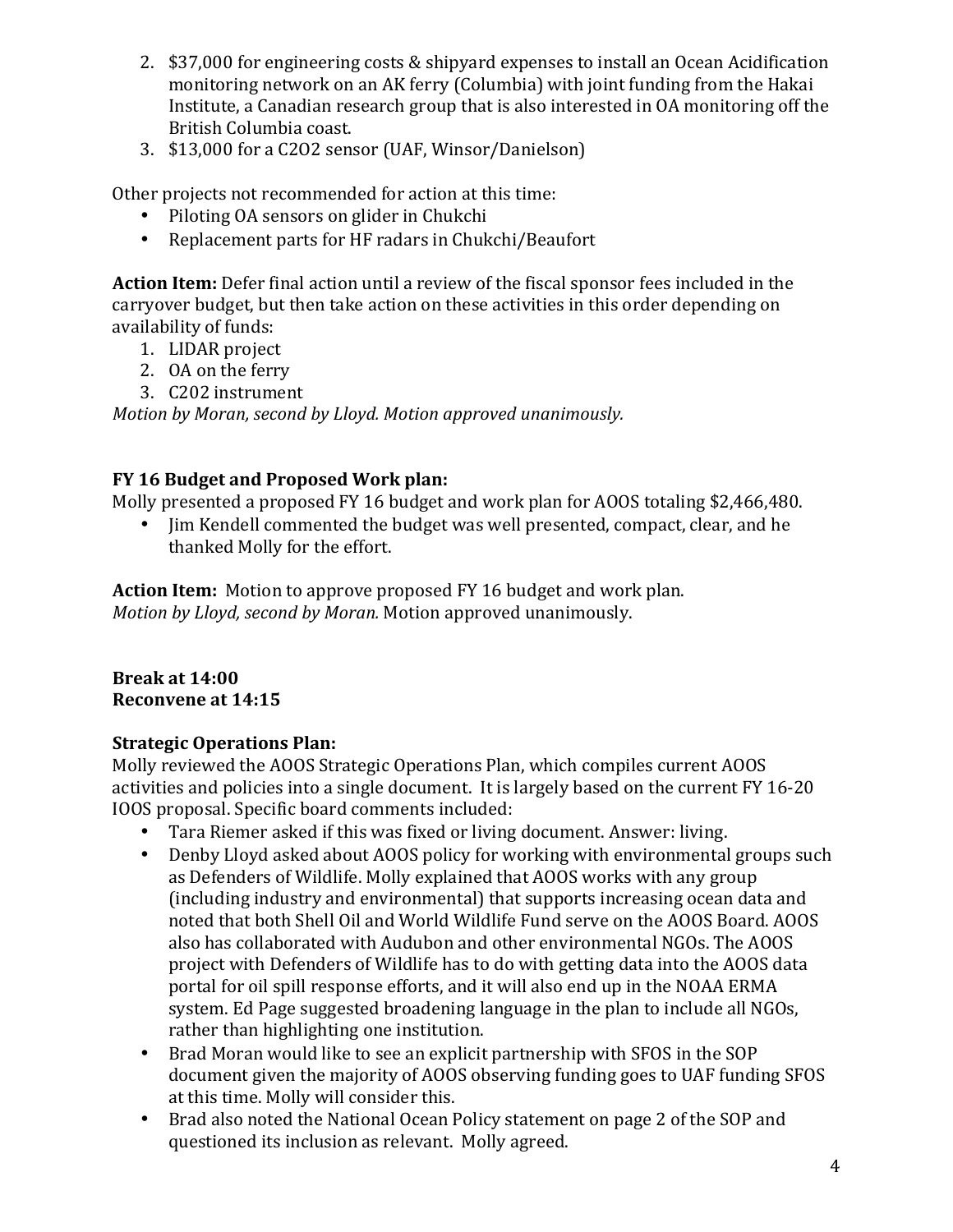- Ed Page thought we should add "minimize impact from shipping increase in the Bering/Arctic," and suggested AOOS continue to flesh that out. Maybe add something about this in the SOP. Molly said we do that by referring to the fact AOOS works toward and provides decision support tools. Molly will reconsider this language.
- Reverse order of plan so that priorities areas are first, and then the AOOS systems are last.
- Molly welcomes this and additional SOP feedback and input, but requested the Board's general blessing, as she wants to finalize this document by June 1, 2016. The Board can continue to read it and send comments to Molly in the meantime.

**Action item:** This plan does not require formal approval since it is just a compilation of existing plans and largely drawn from the FY2016-20 IOOS proposal. The Board gave its conceptual approval of the draft Strategic Operations Plan with some minor revisions. Molly agreed to make those changes and then send to the board for additional review.

**14:30 ADAC update, Jamie Robinson, USCG Arctic Coordinator - Senior civilian for** district commander with an Arctic portfolio

Robinson provided the board with a brief overview of the Department of Homeland Security grant (Science and technology) to UAA to establish the Arctic Domain Awareness Center. It has gone through a significant growth curve this past year, and now the lead PI is Doug Causey and the Executive Director is Randy "Church" Kee, Major General (US Air Force, ret). Some highlights from Robinson's presentation:

- The US Coast Guard (USCG) is the primary customer for this program.
- Program is developing and they are now in their Year 2 review.
- Year 3 projection 16 levels of effort in various research arenas.
	- $\circ$  Gliders and unmanned aerial systems will be key.
	- $\circ$  Would like to answer the question of how things can be done to mitigate the tyranny of time and distance using machines or information fusion to improve speed and efficacy of response.
- Gen. Kee is bringing in more partners and trying to find ways the center can pull in data streams and then push them out for use by others (like aircraft, fishing boat, fleet).
- Jamie stressed the ADAC's purpose is to push data out to users. The university will have open access portals for this endeavor.

AOOS Board Chair Ed Page said it is important that ADAC bridge better with AOOS, so there is no redundancy, and that the two work together to make sure there are no gaps but also no needless duplication of effort, so as to get the most out of the limited resources we all share.

# **15:00 Executive Director FY 16 work Plan**

Molly reviewed proposed work plan as an informational item.

Molly asked the Board to think about where AOOS should be directing its efforts now and for the next 5 years, as many of the program premises have changed. 10 years ago:

- There were no portals. Now everybody wants to create a portal.
- Collaboration was poor amongst agencies, now it is much better.